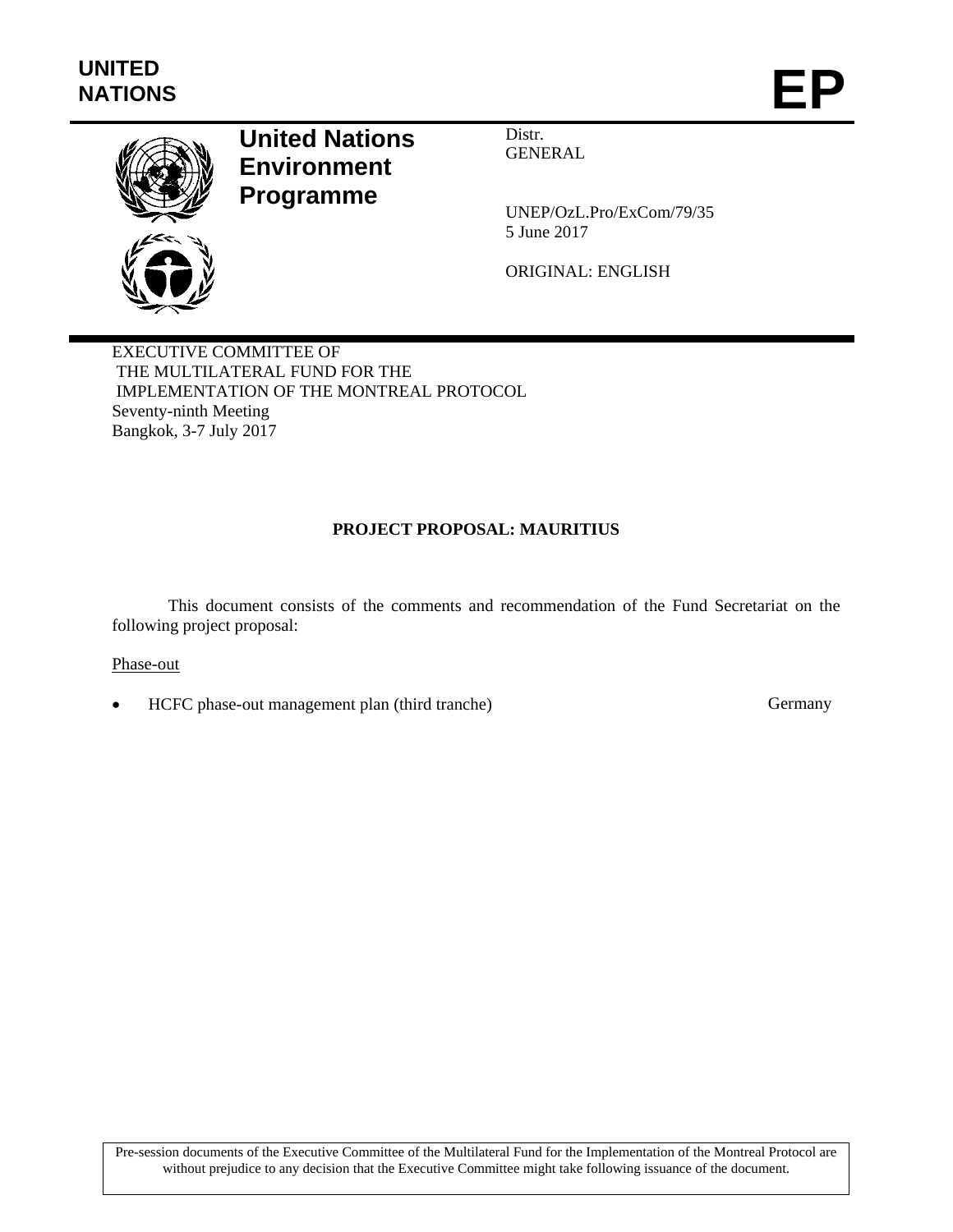## **PROJECT EVALUATION SHEET – MULTI-YEAR PROJECTS**

#### **Mauritius**

| <b>(I) PROJECT TITLE</b>      | <b>AGENCY</b> | <b>MEETING APPROVED</b> | CONTROL MEASURE |
|-------------------------------|---------------|-------------------------|-----------------|
| HCFC phase out plan (Stage I) | jermany       | 63 <sup>r</sup>         | 100% by 2030    |

**(II) LATEST ARTICLE 7 DATA (Annex C Group l)** Year: 2016 6.04 (ODP tonnes)

| (III) LATEST COUNTRY PROGRAMME SECTORAL DATA (ODP tonnes) |         |      |                  |               |           |         |                  |            | <b>Year: 2016</b>        |
|-----------------------------------------------------------|---------|------|------------------|---------------|-----------|---------|------------------|------------|--------------------------|
| Chemical                                                  | Aerosol | Foam | Fire<br>fighting | Refrigeration |           | Solvent | Process<br>agent | Lab<br>use | Total sector consumption |
|                                                           |         |      |                  | Manufacturing | Servicing |         |                  |            |                          |
| <b>HCFC-123</b>                                           |         |      |                  | 0.0           | 0.004     |         |                  |            | 0.004                    |
| <b>HCFC-124</b>                                           |         |      |                  | 0.0           | $0.0\,$   |         |                  |            | 0.0                      |
| HCFC-141b                                                 |         |      |                  | 0.0           | 0.0       |         |                  |            | 0.0                      |
| HCFC-142b                                                 |         |      |                  | 0.0           | 0.0       |         |                  |            | 0.0                      |
| HCFC-22                                                   |         |      |                  | 0.0           | 6.03      |         |                  |            | 6.03                     |

| (IV) CONSUMPTION DATA (ODP tonnes)                                                        |     |            |         |  |  |  |
|-------------------------------------------------------------------------------------------|-----|------------|---------|--|--|--|
| 2009 - 2010 baseline:<br>8.0<br>8.0<br>Starting point for sustained aggregate reductions: |     |            |         |  |  |  |
| <b>CONSUMPTION ELIGIBLE FOR FUNDING (ODP tonnes)</b>                                      |     |            |         |  |  |  |
| Already approved:                                                                         | 8.0 | Remaining: | $0.0\,$ |  |  |  |

| <b>(V) BUSINESS PLAN</b> |                            | 2017    | 2018 | 2019 | 2020    | After<br>2020 | Total   |
|--------------------------|----------------------------|---------|------|------|---------|---------------|---------|
| Germany                  | ODS phase-out (ODP tonnes) | 2.86    | 0.00 | 0.00 | . 49    | 1.34          | 5.69    |
|                          | Funding (US \$)            | 372,890 |      |      | 180.758 | 187.705       | 741,353 |

|                                        | (VI) PROJECT DATA             |                  | 2011           | 2013           | 2014     | $2015 -$<br>2016 | 2017     | $2018 -$<br>2019 | 2020     | $2021 -$<br>2022 | 2023     | 2025     | 2030     | <b>Total</b> |
|----------------------------------------|-------------------------------|------------------|----------------|----------------|----------|------------------|----------|------------------|----------|------------------|----------|----------|----------|--------------|
| limits                                 | Montreal Protocol consumption |                  | n/a            | 8.0            | 8.0      | 7.20             | 7.20     | 7.20             | 5.20     | 5.20             | 5.20     | 2.80     | 0.20     | n/a          |
| Maximum allowable                      | consumption (ODP tonnes)      |                  | n/a            | 8.0            | 8.0      | 7.14             | 7.14     | 7.14             | 4.00     | 4.00             | 1.57     | 0.16     | $\Omega$ | n/a          |
| Agreed<br>funding<br>(US\$)            | Germany                       | Project<br>costs | 157,050        | $\mathbf{0}$   | 131,400  | $\overline{0}$   | 332,750  | $\mathbf{0}$     | 161,300  | $\mathbf{0}$     | 67,500   | $\Omega$ | 100,000  | 950,000      |
|                                        |                               | Support<br>costs | 18,846         | $\overline{0}$ | 15,851   | $\overline{0}$   | 40,140   | $\mathbf{0}$     | 19,458   | $\mathbf{0}$     | 8,142    | $\theta$ | 12,063   | 114,500      |
| Funds approved by<br>ExCom (US\$)      |                               | Project<br>costs | 157,050        | $\Omega$       | 131,400  | $\overline{0}$   | $\Omega$ | $\mathbf{0}$     | $\Omega$ | $\mathbf{0}$     | $\Omega$ | $\Omega$ | $\theta$ | 288,450      |
|                                        |                               | Support<br>costs | 18,846         | $\theta$       | 15,851   | $\overline{0}$   | $\Omega$ | $\mathbf{0}$     | $\Omega$ | $\mathbf{0}$     | $\Omega$ | $\Omega$ | $\Omega$ | 34,697       |
| for approval at this<br>meeting (US\$) | Total funds requested         | Project<br>costs | $\Omega$       | $\Omega$       | $\Omega$ | $\overline{0}$   | 332,750  | $\mathbf{0}$     | $\Omega$ | $\mathbf{0}$     | $\Omega$ | $\Omega$ | $\theta$ | 332,750      |
|                                        |                               | Support<br>costs | $\overline{0}$ | $\Omega$       | $\Omega$ | $\overline{0}$   | 40,140   | $\mathbf{0}$     | $\Omega$ | $\overline{0}$   | $\Omega$ | $\Omega$ | $\theta$ | 40,140       |

**Secretariat's recommendation: Blanket approval**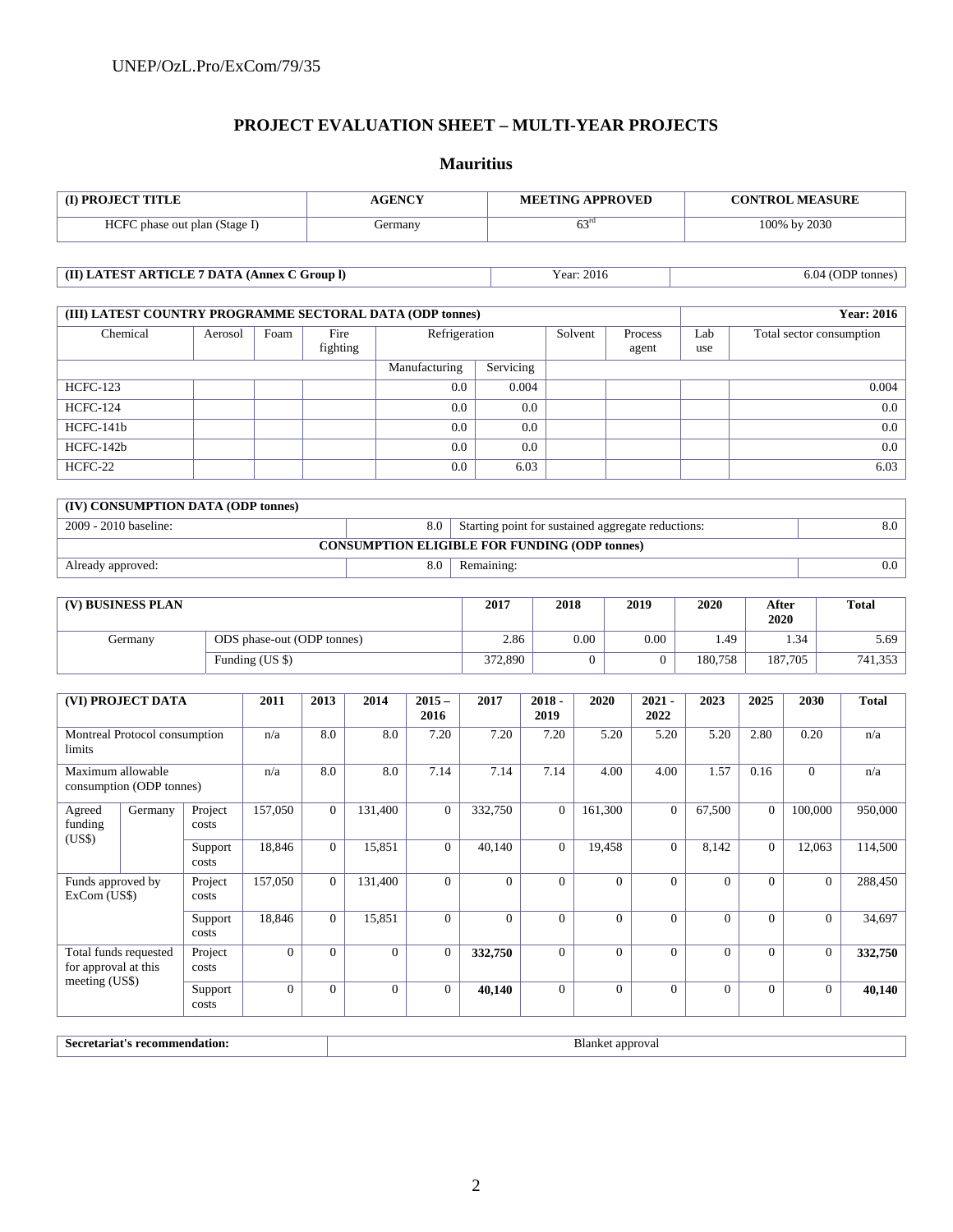## **PROJECT DESCRIPTION**

1. On behalf of the Government of Mauritius, the Government of Germany as the designated implementing agency, has submitted to the  $79<sup>th</sup>$  meeting a request for funding for the third tranche of the HCFC phase out management plan (HPMP), at the amount of US \$332,750, plus agency support costs of US \$40,140.<sup>1</sup> The submission includes a progress report on the implementation of the second tranche of the HPMP, a verification report and the tranche implementation plan for 2017 to 2020.

#### Report on HCFC consumption

#### *HCFC consumption*

2. The Government of Mauritius reported a consumption of 6.04 ODP tonnes of HCFC in 2016. The 2012-2016 HCFC consumption is shown in Table 1.

| <b>HCFC</b>               | 2012     | 2013  | 2014   | 2015    | 2016                     | <b>Baseline</b> |
|---------------------------|----------|-------|--------|---------|--------------------------|-----------------|
| <b>Metric tonnes</b>      |          |       |        |         |                          |                 |
| HCFC-22                   | 125.94   | 96.87 | 140.74 | 120.58  | 109.66                   | 143.09          |
| <b>HCFC-123</b>           | $\Omega$ | 0.20  | 0.04   | 0.40    | 0.20                     | 0.00            |
| <b>HCFC-124</b>           | $\Omega$ | 0.03  | 0.07   | $-0.05$ | $\Omega$                 | 0.00            |
| $HCFC-141b$               | 1.9      | 0.95  | 1.65   | 1.36    | $\theta$                 | 1.18            |
| $HCFC-142b$               | $\Omega$ | 0.02  | 0.02   | $-0.03$ | $\theta$                 | 0.00            |
| Total (mt)                | 127.84   | 98.07 | 142.52 | 122.26  | 109.86                   | 144.28          |
| <b>ODP</b> tonnes         |          |       |        |         |                          |                 |
| HCFC-22                   | 6.93     | 5.33  | 7.74   | 6.63    | 6.03                     | 7.87            |
| <b>HCFC-123</b>           | ۰        | -     |        | 0.01    | 0.00                     | 0.00            |
| <b>HCFC-124</b>           | ۰        | ۰.    |        |         |                          | 0.00            |
| $HCFC-141b$               | 0.21     | 0.10  | 0.18   | 0.15    | $\overline{\phantom{a}}$ | 0.13            |
| HCFC-142b                 |          |       |        |         |                          | 0.00            |
| <b>Total (ODP tonnes)</b> | 7.14     | 5.44  | 7.93   | 6.79    | 6.04                     | 8.00            |

**Table 1. HCFC consumption in Mauritius (2012-2016 Article 7 data)** 

3. The HCFC consumption of 6.04 ODP tonnes in 2016 is 25 per cent below the HCFC baseline for compliance, and 15 per cent below the maximum allowable consumption in the Agreement with the Executive Committee. The overall consumption decrease is mainly on account of controls on imports of HCFCs, the implementation of good service practices in the refrigeration and air-conditioning (RAC) sector and the adoption of HCFC-free alternatives. Up to 2015, small quantities of HCFC-141b was consumed in cleaning/flushing of refrigeration and air-conditioning equipment, which was controlled through the import license system. Negative consumption of HCFC-124 and HCFC-142b in 2015 was on account of export of R-409 $A^2$  in 2015.

## *Verification report*

l

4. The verification report confirmed that the Government is implementing a licensing and quota system for HCFC imports and exports and that the total consumption of HCFCs for 2016 was 6.04 ODP tonnes. The verification concluded that Mauritius has adequate legislations for controlling and monitoring HCFC consumption; however, the monitoring systems can be further strengthened by having more consultations between the National Ozone Unit (NOU) and stakeholders associated with import and export of HCFCs, and by sharing information among stakeholders on imports and export quantities.

<sup>&</sup>lt;sup>1</sup> As per the letter dated 5 May 2017 from the Ministry of Social Security, National Solidarity and Environment and Sustainable Development of Mauritius to the Secretariat.

 $2^{2}$  60 per cent of HCFC-22, 25 per cent of HCFC-124 and 15 per cent of HCFC-142b.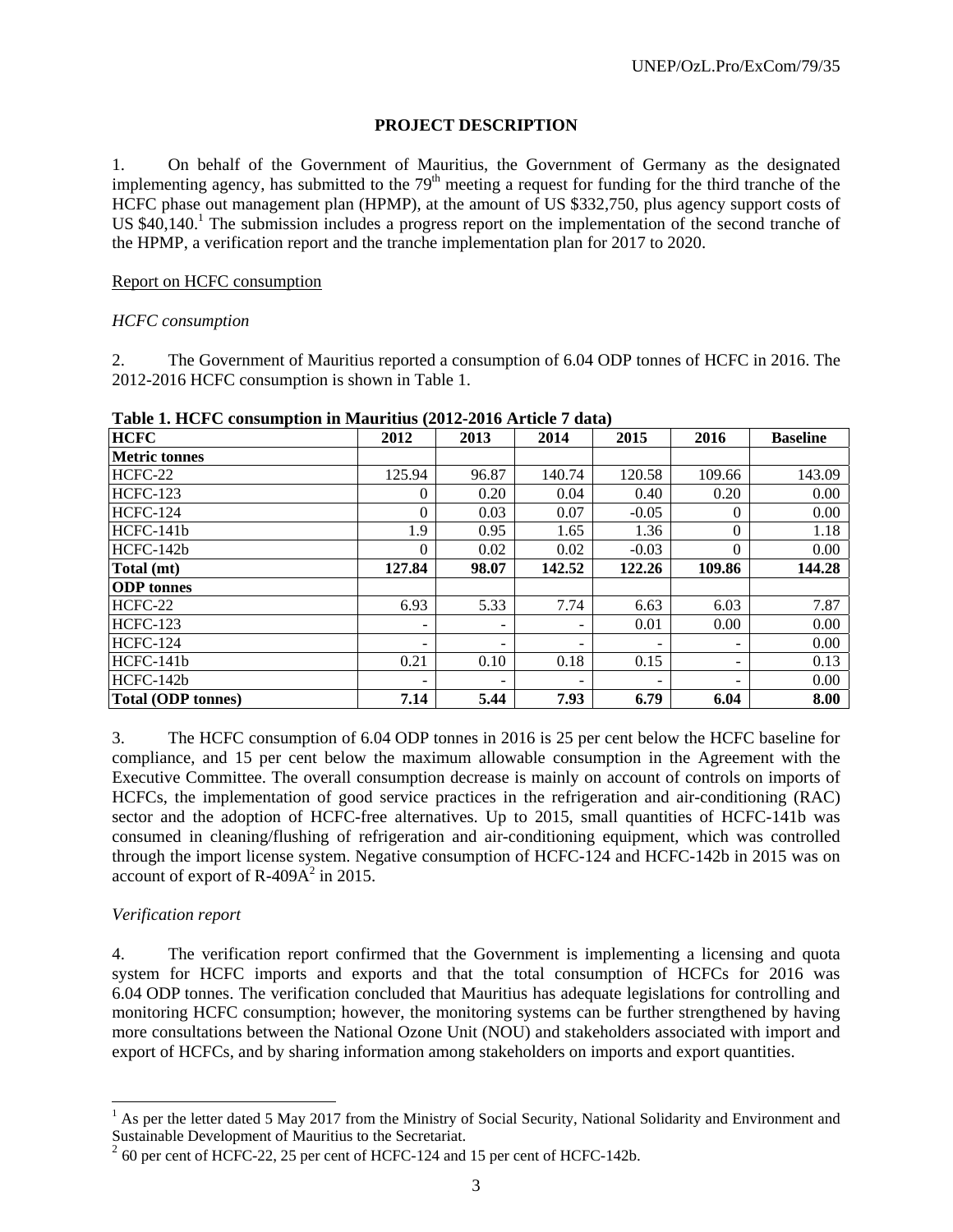## *Country programme (CP) implementation report*

5. The Government of Mauritius reported HCFC sector consumption data under the 2016 CP implementation report which is consistent with the data reported under Article 7 of the Montreal Protocol.

## Progress report on the implementation of the second tranche of the HPMP

## *Legal framework*

6. The NOU is in charge of the review and clearance of the requests for imports of HCFCs and recommends the imports to the Ministry of Health (Dangerous Chemical Control Board). The Government of Mauritius is implementing an HCFC licensing and quota system in line with the targets specified in the HPMP Agreement.

7. One regional train-the-trainer workshop on combating illegal trade of ODS and regulations enforcement for implementing the Montreal Protocol was conducted for 13 customs officers from seven African countries; national training on tracking illegal trade was conducted for 30 customs officers in Mauritius.

## *Refrigeration servicing sector*

8. A train-the-trainer workshop on CO<sub>2</sub>-based systems was conducted for 18 engineers from Universite des Mascareignes, Mauritius (UDM), technical institutions and the private sector, covering aspects relating to installation and maintenance of  $CO<sub>2</sub>$ -based cascade systems; a training workshop on hydrocarbon (HC) technology that included safe installation and commissioning of split domestic air-conditioners designed to operate with R-290 refrigerant and brazing competence was conducted for 23 technicians; a train-the-trainer workshop was organised for training officers/lecturers from five African countries on the safe of use of R-290 based air-conditioning equipment and safe conversion of existing equipment using non-flammable refrigerants to flammable refrigerants and an agreement for training technicians on safe use of ammonia and  $CO<sub>2</sub>$ -based technology was signed between the UDM and the Government. In addition, UDM conducted training of  $14$  technicians from the industry on  $CO<sub>2</sub>$ -based technology. Fifty-five of the 120 technicians planned to be trained were trained.

## *Project implementation and monitoring unit (PMU)*

9. The NOU has been overseeing the implementation of the HPMP with the assistance of the Government of Germany.

## Level of fund disbursement

10. As of May 2017, of the US \$288,450 so far approved, US \$288,017 had been disbursed as shown in Table 2 below. The balance of US \$433 will be disbursed shortly.

| Agency                    |          | <b>First tranche</b> |          | <b>Second tranche</b> | Total    |                  |  |
|---------------------------|----------|----------------------|----------|-----------------------|----------|------------------|--|
|                           | Approved | <b>Disbursed</b>     | Approved | <b>Disbursed</b>      | Approved | <b>Disbursed</b> |  |
| Germanv                   | 157.050  | 157.050              | 131.400  | 130.967               | 288.450  | 288,017          |  |
| Disbursement rate $(\% )$ |          | 100.0                |          | 99.7                  |          | 99.85            |  |

| Table 2. Financial report of stage I of the HPMP for Mauritius (US \$) |  |  |  |  |
|------------------------------------------------------------------------|--|--|--|--|
|------------------------------------------------------------------------|--|--|--|--|

#### Implementation plan for the third tranche of the HPMP

11. The following activities will be implemented during the period August 2017 and May 2020: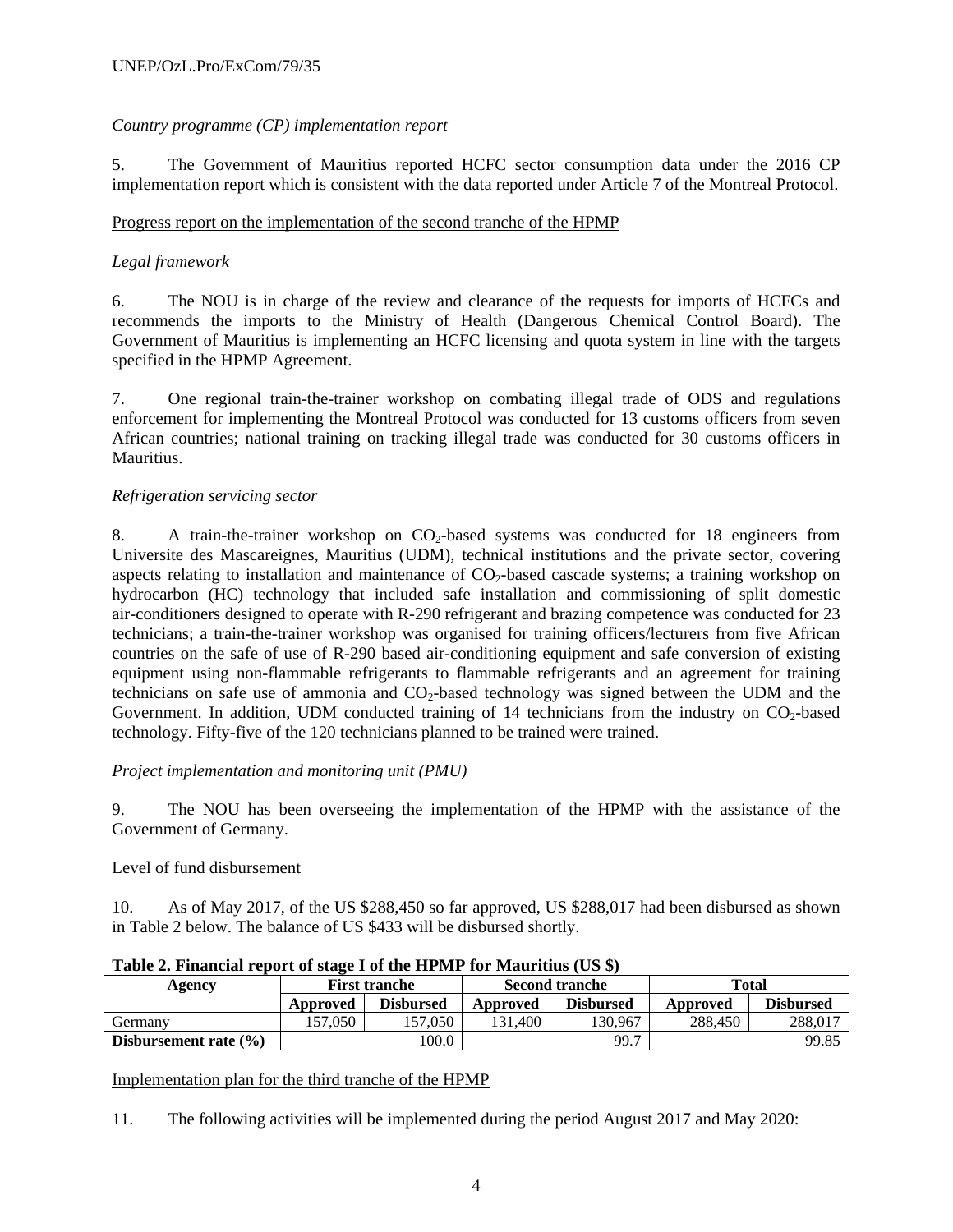- (a) Three training programmes on controlling HCFC imports, methods of addressing issues experienced by officers in enforcing controls, and better monitoring of HCFC import/export for 60 customs and enforcement officers (US \$10,000);
- (b) Purchase of one recycling unit, 30 recovery units and 50 cylinders, and training on adopting recovery and recycling programme for 30 technicians from both private sector and the Government aimed at assisting the service technicians in adopting better servicing practices, reducing consumption of HCFCs and facilitating implementation of recovery and recycling programme in the country (US \$51,000);
- (c) Two two-day train-the-trainers workshops on  $CO<sub>2</sub>$  and ammonia-based systems targeting a total of 60 technicians for capacity building of trainers on handling  $CO<sub>2</sub>$  and ammonia-based systems to facilitate the adoption of these systems in the country (US \$38,000);
- (d) Support for training of technicians on ammonia,  $CO<sub>2</sub>$  and HC-based technology by local trainers to facilitate adoption of these technologies in the country (US \$10,000);
- (e) Implementation of an incentive programme to facilitate adoption of natural refrigerant technology mainly for promoting adoption of natural refrigerants (US \$20,000);
- (f) Demonstration project to convert about 25 refrigerators/chillers in one medium-sized supermarket with  $CO<sub>2</sub>$ -based systems through an incentive scheme and technical assistance for implementation. This is expected to support the adoption of  $CO<sub>2</sub>$ -based systems mainly in supermarkets in the country (US \$185,000); and
- (g) Project monitoring and technical support for project implementation (US \$18,750).

# **SECRETARIAT'S COMMENTS AND RECOMMENDATION**

## **COMMENTS**

## Report on HCFC consumption

12. The Secretariat discussed the technologies that have substituted HCFC-22 and the country's policy to promote the use of more climate-friendly alternatives to HCFCs. The Government of Germany advised that although HFC are currently the main alternatives being used, training and other technology adoption measures would promote adoption of R-290-based air-conditioning systems, and ammonia and CO<sub>2</sub>-based commercial refrigeration equipment.

## Progress report on the implementation of the second tranche of the HPMP

## *Legal framework*

13. The HCFC import quota that has been issued for 2017 amounts to 7.14 ODP tonnes.

#### *Refrigeration servicing sector*

14. The Secretariat requested clarification on why training of technicians planned in second tranche of the HPMP was not fully implemented. The Government of Germany mentioned that the Government in consultation with the stakeholders adjusted the original plan to purchase additional spares for  $CO<sub>2</sub>$  based systems and to train additional trainers on maintenance and servicing  $CO<sub>2</sub>$ -based systems, and confirmed that additional training would be undertaken during implementation of third tranche of the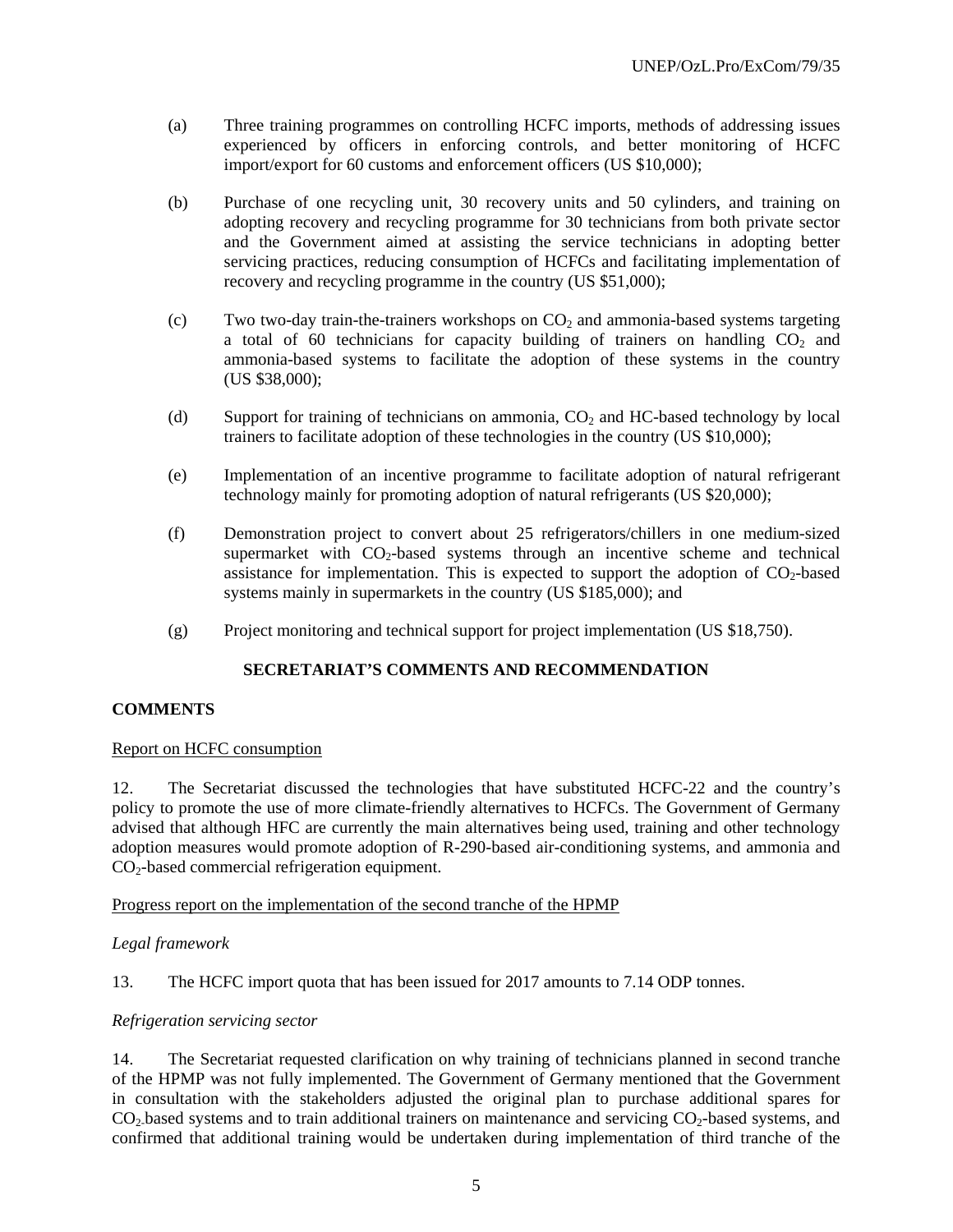HPMP. By the end of the implementation of the third tranche, it is expected that about 30 technicians will be trained on  $CO<sub>2</sub>$  technologies.

15. The Secretariat sought clarifications on adoption of low-global warming potential (GWP) technologies in Mauritius. The Government of Germany clarified that adoption of HC,  $CO<sub>2</sub>$  and ammonia-based technologies in RAC is currently low but expected to increase in future. The Government is working with importers, equipment suppliers and servicing enterprises to facilitate and encourage adoption of low-GWP technologies through provision of training and incentives.

16. The Secretariat requested information on whether retrofit of HFCF-22 equipment with flammable alternative refrigerants is undertaken in Mauritius noting that training for such retrofits is being provided during implementation of the HPMP. The Government of Germany indicated that the Government of Mauritius is aware of the decisions of the Executive Committee on retrofits<sup>3</sup> and clarified that only trainers have been provided know-how based on  $EN-378$  standards<sup>4</sup> relating to safety while using HC-based technologies. The Government of Germany also confirmed that no HCFC-22 based-equipment were retrofitted with HCs and that this practice is discouraged during the training programmes of refrigeration service technicians. The training programmes implemented so far have equipped the industry in handling flammable refrigerants.

17. The Secretariat requested additional information on the progress of adoption of  $CO<sub>2</sub>$ -based technology in supermarkets in Mauritius, its technical feasibility given the high-ambient temperatures in the country and its long-term sustainability. The Government of Germany also confirmed that  $CO<sub>2</sub>$ -based systems are expected to work well in the local ambient conditions in the country. The Government of Germany explained that besides training, incentive schemes for encouraging adoption of  $CO<sub>2</sub>$  based equipment in supermarkets are proposed. This is expected to assist conversion of supermarkets to CO2-based refrigeration system. The Government of Germany also mentioned that the Government would work closely with supermarkets supported under the project for facilitating adoption of  $CO<sub>2</sub>$ -based refrigeration systems.

18. Regarding HCFC consumption in the fisheries sector, the Government of Germany mentioned that this consumption does not pose an immediate challenge to national compliance target; for the future, the Government would continue to work with the fishing vessels users and servicing industry on regulatory measures, identification of feasible alternative technologies based on experiences of countries with similar HCFC consumption in fisheries sector, including demonstration project approved at the 76<sup>th</sup> meeting and information outreach on phasing-out HCFCs with HCFC-free/low-GWP technologies.

## Conclusion

19. The Secretariat notes that an enforceable system of licensing and quotas for HCFC imports is in place. The HCFC consumption in 2016 was 25 per cent below the HCFC baseline for compliance and 15 per cent below the maximum allowable consumption for that year in the Agreement with the Executive Committee. The HPMP activities are progressing satisfactorily and actions to promote sustainable adoption of low-GWP technologies are under implementation. Additional activities proposed in the third tranche, including equipment support to service agencies, demonstration of  $CO<sub>2</sub>$ -based technology and incentives for other low-GWP technologies, training of regulatory and enforcement officers on monitoring HCFC imports and exports are expected to help the Government achieve HCFC phase-out in line with the targets and adopt low-GWP technologies. The Government would continue to: train technicians in cooperation with technical institutions, build capacity of technical institutions on training technicians on emerging low-GWP technologies, and work with industry to support HCFC phase-out and adopt low-GWP alternative technologies in a sustainable manner.

l

<sup>3</sup> Decisions 72/17 and 73/34.

 $4$  EN-378 standards relates to "Refrigerating systems and heat pumps — Safety and environmental requirements."